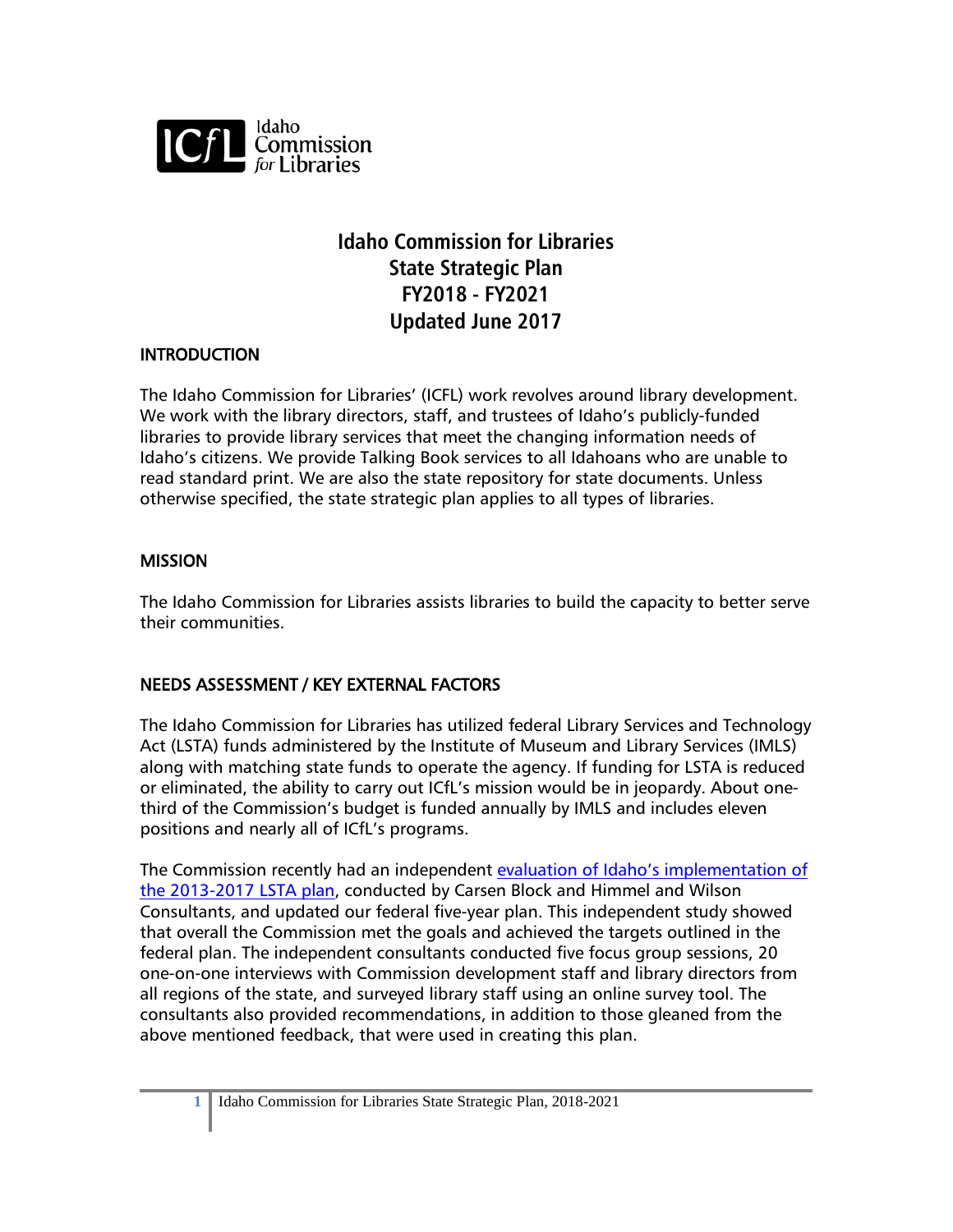Each program lead at the Commission seeks feedback on a regular basis to improve programs. Most of the program consultants have annual work plans that tie into the strategic plan. The Read to Me program, for example, conducted "Town Hall" meetings with library staff throughout the state and online in 2016 and used that information to inform their annual planning. The Talking Book Service contracted with a telephone polling service to solicit feedback from over 2,500 patrons in 2017 and are using that data, along with work done on a regular basis with the Talking Book Service Advisory Committee, to fine-tune their annual planning.

The Commission's foremost source of information about the need for information and library services for the citizens of Idaho is the Idaho library community. The Commission development staff has ongoing interaction with library directors, staff, and governing boards during site visits, training sessions, and regional or consortia meetings. This informal input and feedback is also integrated into our discussions and planning.

All advisory groups and development staff were asked to participate in creating this plan. As in everything they do, we requested advisory group members take a statewide perspective for the exercises. Advisory groups that were part of the planning included the Talking Book Service Advisory Committee, Special Projects Library Action Team (SPLAT), Library Leadership Advisory Committee (LiLAC), and the LiLI Steering Committee. These groups incorporate evaluation and planning as part of their ongoing missions, but were asked to provide feedback and ideas based on the strategic planning.

Each ICfL program requires an annual evaluation and review of the evaluation data to determine if the programs are meeting their intended needs and so improvements can be made. As part of continuous improvement and results-based management, the Commission has also contracted with independent evaluator and Boise State University literacy instructor Dr. Roger Stewart to conduct research and evaluation studies every year since 2009. Examples of evaluation research for the Read to Me early literacy program and school library development programs, for example, can be found at [http://libraries.idaho.gov/page/read-to-me-resources#evaluation.](http://libraries.idaho.gov/page/read-to-me-resources#evaluation) These results are not only shared among ICfL staff, but in many cases shared with colleagues in other state library agencies.

As a result of the needs assessment, this plan strengthens current successful initiatives and moves us in new directions that will support the role of libraries in addressing five goals, including two that focus on crucial state and community priority areas.

Goal 1: Build the institutional capacity of libraries to better serve their communities, is further supported by data from the [FY2015 Idaho Public Library Statistics.](http://libraries.idaho.gov/files/Final%20Stats%2015.pdf) The following chart shows the gap in public libraries between those with ALA-MLS librarians on staff vs. those without.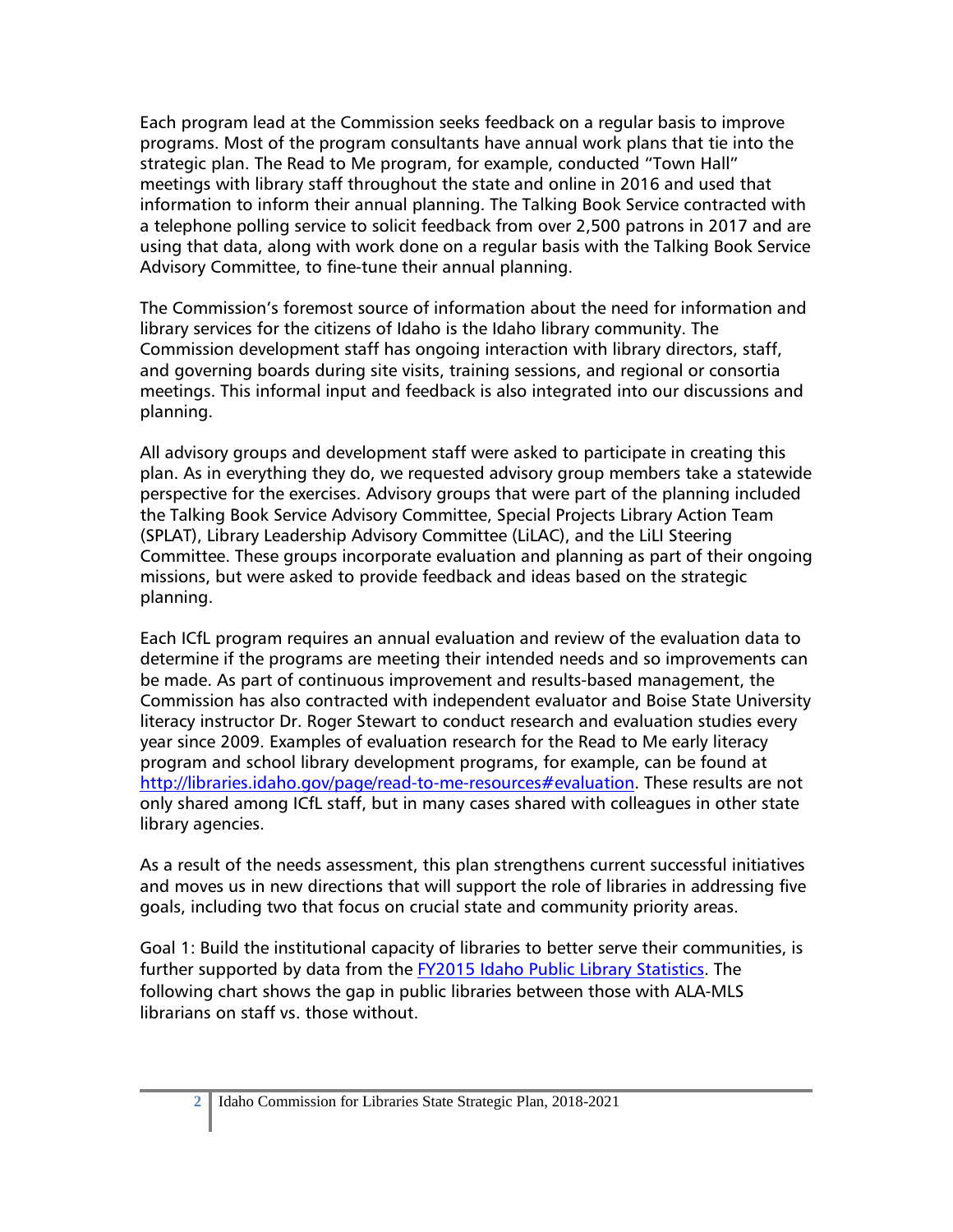| <b>Public Library Size</b> | $#$ of libraries in<br>that category | <b>Number without</b><br><b>ALA-MLS staff</b> | Percentage without<br><b>ALA-MLS</b> |
|----------------------------|--------------------------------------|-----------------------------------------------|--------------------------------------|
| Over 10,000                | 29                                   | 10                                            | 34%                                  |
| $5,001 - 10,000$           | 16                                   | 14                                            | 89%                                  |
| $2,501 - 5,000$            | 16                                   | 13                                            | 81%                                  |
| $1,000 - 2,500$            | 21                                   | 21                                            | 100%                                 |
| <b>Under 1,000</b>         | 21                                   | 19                                            | 90%                                  |
| <b>Totals</b>              | 103                                  | 77                                            | 75%                                  |

While many public library directors and other staff without MLS degrees have received some training in library practices, many in smaller public libraries are new to the profession and appreciate the variety of continuing education options and consulting services available through the Commission. Those needs have also been identified and rank high for Idaho's school library personnel. Surveys and work in the field show approximately 99 percent of elementary school library staff are noncertified paraprofessionals, often without access to a district school library coordinator to help with professional development and planning for the needs of students and teachers. The Commission's School Library Consultant creates an annual training plan that builds on previous training while providing basic library skills for those new to school libraries each year. She has also worked to provide train-the-trainer models for district coordinators.

Idaho's access to broadband Internet is not keeping up with demand, especially in rural communities. According to content delivery network Akamai's latest State of the Internet Report, Idaho had the slowest Internet connection speeds in the nation with an average speed of 12.0 Mbps, less than half that of the fastest state of Delaware with an average speed of 25.2 Mbps. The Commission was able to hire its first fulltime Broadband Consultant in FY2017 and have already begun seeing that pay off in terms of consulting services for E-rate and the Education Opportunity Resource Act (EOR), and in assisting smaller public libraries with technology planning.

> (Sources for Goal 1: Public Library Statistics FY 2015, [Akamai's State of the Internet Report,](https://www.akamai.com/us/en/about/our-thinking/state-of-the-internet-report/) June 2016.)

Goal 2: Support the role of libraries in preparing Idahoans to be college and career ready, addresses one of the state's most pressing needs. In 2010, the Idaho State Board of Education set a goal that 60 percent of Idaho citizens between the ages of 25 and 34 would have a postsecondary degree or certificate by the year 2020. The Idaho Commission for Libraries and the Idaho library community immediately joined countless businesses, agencies, and other organizations who are working toward this statewide goal. Reaching the 60 percent goal will require focused effort, investment, and improvement at all levels of our education system. Idaho libraries should be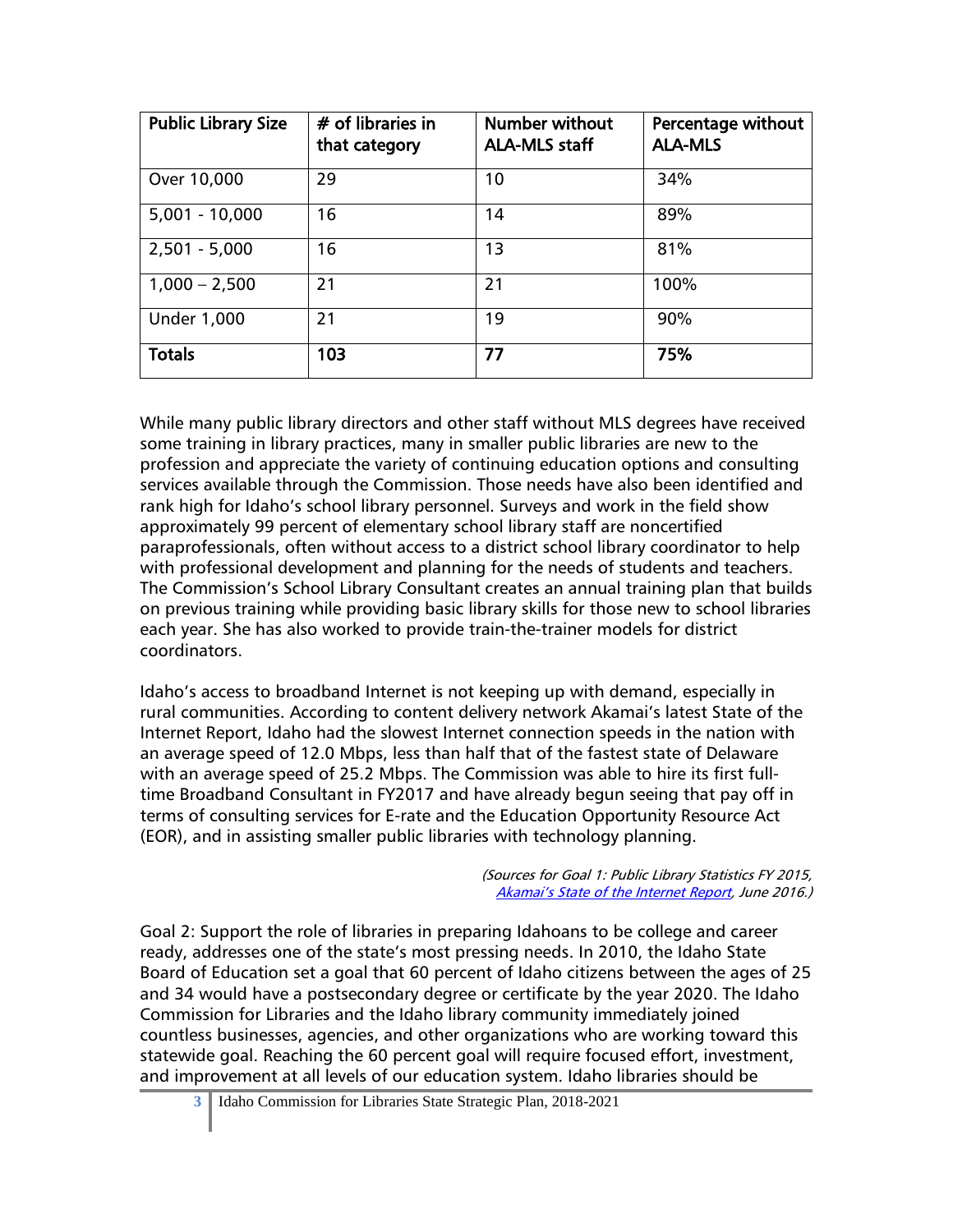recognized for the role they play to ensure more children enter kindergarten with early literacy skills, in providing positive learning experiences for students during the summer and other out-of-school time, and supporting student learning through library resources and the guidance of trained librarians. Use of Idaho public libraries has never been higher. In fiscal year 2015, there were more than 8.6 million visits to Idaho public libraries. In fiscal year 2014, Idaho libraries had the  $5<sup>th</sup>$  highest per capita circulation of children's materials and attendance of children's programs in the nation. Attendance at young adult programs ranked  $7<sup>th</sup>$  in the nation per capita, increasing 139 percent in the past five years. Many credit the increased use by teens to the Commission's "Make It at the Library" program, which launched five years ago.

While there are many positive indicators, there is still much work to be done. Idaho lags behind the rest of the country on several key educational markers:

- $\bullet$  Idaho ranks 50<sup>th</sup> in the proportion of students who graduate from high school on time and go directly to college and  $49<sup>th</sup>$  in per-student spending.
- More than 7 in 10 students (77%) attend schools receiving Title 1 funds.
- Since 1993, the Hispanic student population in Idaho has more than doubled, from 16,697 students to 48,855 in 2014. The recent increase in the Hispanic population matters because a large achievement gap exists between Hispanic students and non-Hispanic students and between low-income students and higher-income students.
- In reading and math, more than 6 in 10 of Idaho  $4<sup>th</sup>$  and  $8<sup>th</sup>$  graders have not reached the level of "proficient," as defined by the National Assessment of Educational Progress (NAEP).
- Idaho's high school graduation rate now stands at 78.9 percent, ranking below the national average of 83.2 percent.
- Idaho is one of seven states that provide no state funding for preschool or any other early education programs.
- Idaho school districts are not required to offer kindergarten programs, nor are children required to attend kindergarten. The compulsory starting age for education in Idaho is seven years old.
- Only 35 percent of three- and four-year-old children in Idaho are enrolled in some form of preschool or enriched day care. The national average is 47 percent.
- In the fall of 2013, only 54 percent of Idaho kindergarteners were ready to read upon entering school based on the Idaho Reading Indicator scores. Fewer than half (45%) of low-income kindergarteners and fewer than one-third (29%) of Hispanic kindergarteners were ready to read when entering kindergarten.

(Sources for Goal 2: Idaho State Board of Education; Public Library Statistics FY 2015; Public Library Survey Data, 2014, Institute of Museum and Library Services, Idaho Education Field Guide, 2015; Idaho Statesman and Idaho Education News reports 2015-2016)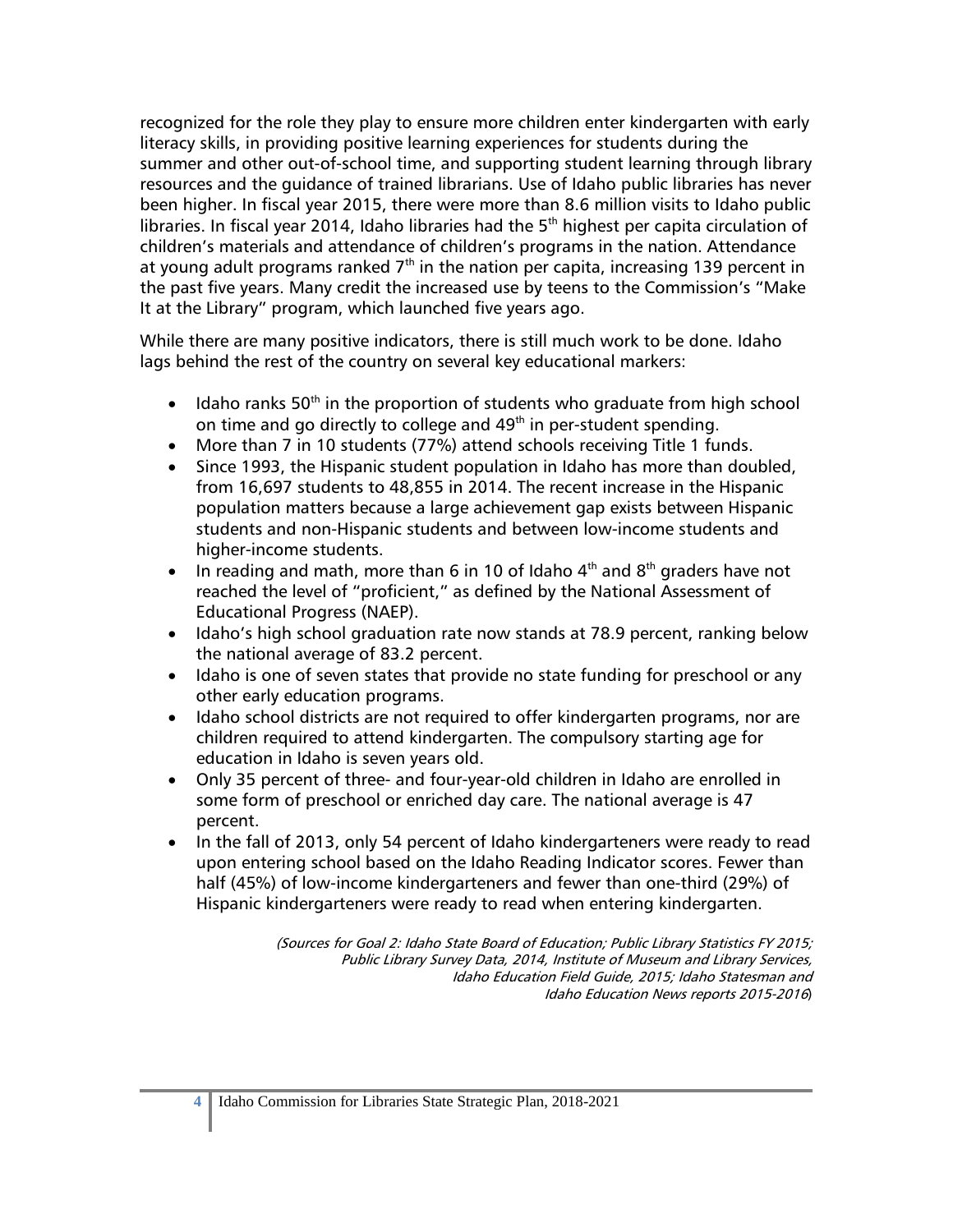Goal 3: Ensure equitable access to information and library services for Idahoans with disabilities, those in rural communities, English-language learners, people living in poverty, and other underserved communities, addresses the challenges of providing access to all Idahoans by removing barriers to information. Many of the statistics cited in the second goal are tied to the large number of Idahoans who are living in poverty. Nearly half (49%) of all K-12 students were eligible for free or reduced lunch in 2015. Idaho's mountainous and vast area make communication, traveling, and increasing access to broadband connectivity a challenge. In 2016-2017, 10.5 percent of Idaho students were receiving special education services.

Idaho's population is growing at a rapid pace. The state's population increased by a million people in the past 50 years and continues to outpace the U.S. growth rate. A new forecasting model developed by the Idaho Department of Labor suggests Idaho's population will grow at three times the national rate between now and 2025 – and nearly all the new residents will be retirees moving to the state. The forecasting model predicts that Idaho's population will grow 15.3 percent from 2015 to 2025, reaching 1.9 million. The model also suggests an increasing urbanization trend in Idaho, with more than two-thirds of the population growth expected to occur in Ada, Canyon, and Kootenai Counties. By 2025, it shows the share of Idaho's population living in urban counties increasing from 70.6 percent to 74.3 percent.

According to the 2017 ["Hispanic Profile Data Book for Idaho"](https://icha.idaho.gov/docs/Hispanic%20Profile%20Data%20Book%202017%20-%20FINAL%20(2%2023%2017).pdf) published by the Idaho Commission on Hispanic Affairs, Idaho Hispanics make up 12 percent of Idaho's population and 18 percent of K-12 public school students. Hispanics accounted for 30 percent of the state's population growth between 2010 and 2015 and 42% of K-12 public school enrollment growth between the 2010-11 and 2015-16 school years. In terms of education, Idaho Hispanic students are less proficient in basic subjects and less prepared for college and career than non-Hispanics, based on standardized test scores. Students in the English Learner program score the lowest on standardized tests. Compared to non-Hispanics, Hispanics in Idaho have higher unemployment and poverty rates. They also have lower average annual wages and household income.

If information becomes available only in certain areas or only to those who can afford it, our economy and the basic foundations of our democracy as well as each individual's quality of life is at risk. This plan helps address some of the barriers that are currently limiting access for all Idahoans.

> (Sources for Goal 3: Idaho State Department of Education, Idaho Department of Labor vi[a Spokesman Review article,](http://www.spokesman.com/stories/2017/jun/01/idaho-population-forecast-to-grow-at-three-times-n/) and Idaho Commission on Hispanic Affairs)

Goal 4: Support the role of libraries in economic and employment development, is a relatively new area of focus for the Commission and one that ties into our support of Idaho's education system and goal #2. While Idaho's unemployment rate is relatively low right now, many Idahoans struggle to find employment and often turn to their local library staff to help apply for jobs online, get help preparing resumes, and locate job postings. In the long-term, if we don't have more students pursue post-secondary education options, Idaho will have an under-supply of educated workers. Studies show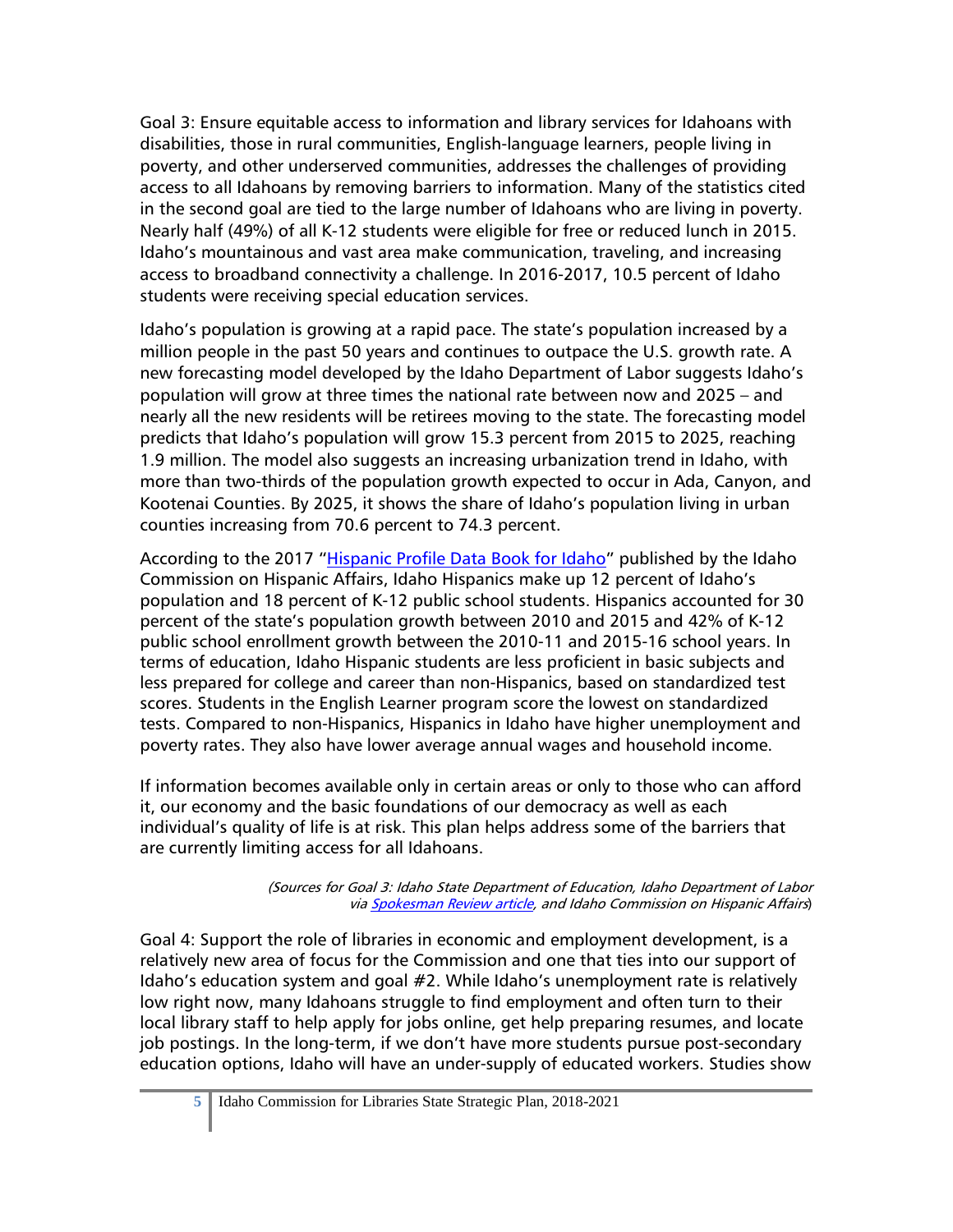at least 60 percent of jobs nationwide will require a post-secondary credential in the years ahead. The lack of qualified workers in Idaho may cause businesses to stagnate or leave the state in search of a better educated workforce and keep a downward pressure on wages. Additional data to support this goal includes:

- Through 2024, the Idaho Department of Labor forecasts total employment growth to be on track to exceed labor force growth by 49,000 people. Idaho's rural counties tend to be hit hardest.
- Total employment in Idaho's urban counties grew more than twice as fast as the population of the state's rural counties. According to the Idaho Department of Labor, from January 2006 to December 2016, total employment in rural counties grew by 10,824 – just under five percent, while urban counties increased their total employment by 49,943, or 10.6 percent.
- In 2016, Idaho had 21,000 people making minimum wage or less, representing about 4.6 percent of all hourly wage earners in the state. The nationwide average is 3.3 percent and Idaho ranks the ninth highest in the nation. Of those Idahoans making the minimum wage or less in 2015, 61 percent were women.
- Idaho Business for Education (IBE) conducted a survey of 466 employers in 2015. The survey showed Idaho's business leaders say about 43 percent of workers will need to have bachelor's degrees or advanced degrees by 2018.
- The top three emerging degree areas for Idaho employers are computer science/technology, business and economics, and engineering.

The work ICfL staff have done partnering with the Idaho Department of Labor in recent years, has laid the groundwork for libraries to begin to formalize plans to support economic and employment development.

> (Sources for Goal 4: Idaho State Board of Education, 2014; Idaho Department of Labor presentation, 2017; Idaho Education Field Guide, 2015)

# GOALS & OBJECTIVES

The following goals and objectives build on the capacity-building work the Idaho Commission for Libraries is known for and are based on extensive and ongoing needs assessment and continuous improvement processes. Performance measures and benchmarks were developed by project leads based on needs in the library community and expected outcomes.

# Goal 1. Build the institutional capacity of libraries to better serve their communities.

- Strategy 1: Improve the library workforce
	- Objective 1.1: The Continuing Education Consultant and Program Consultants will develop continuing education programs for library staff & trustees on an annual basis.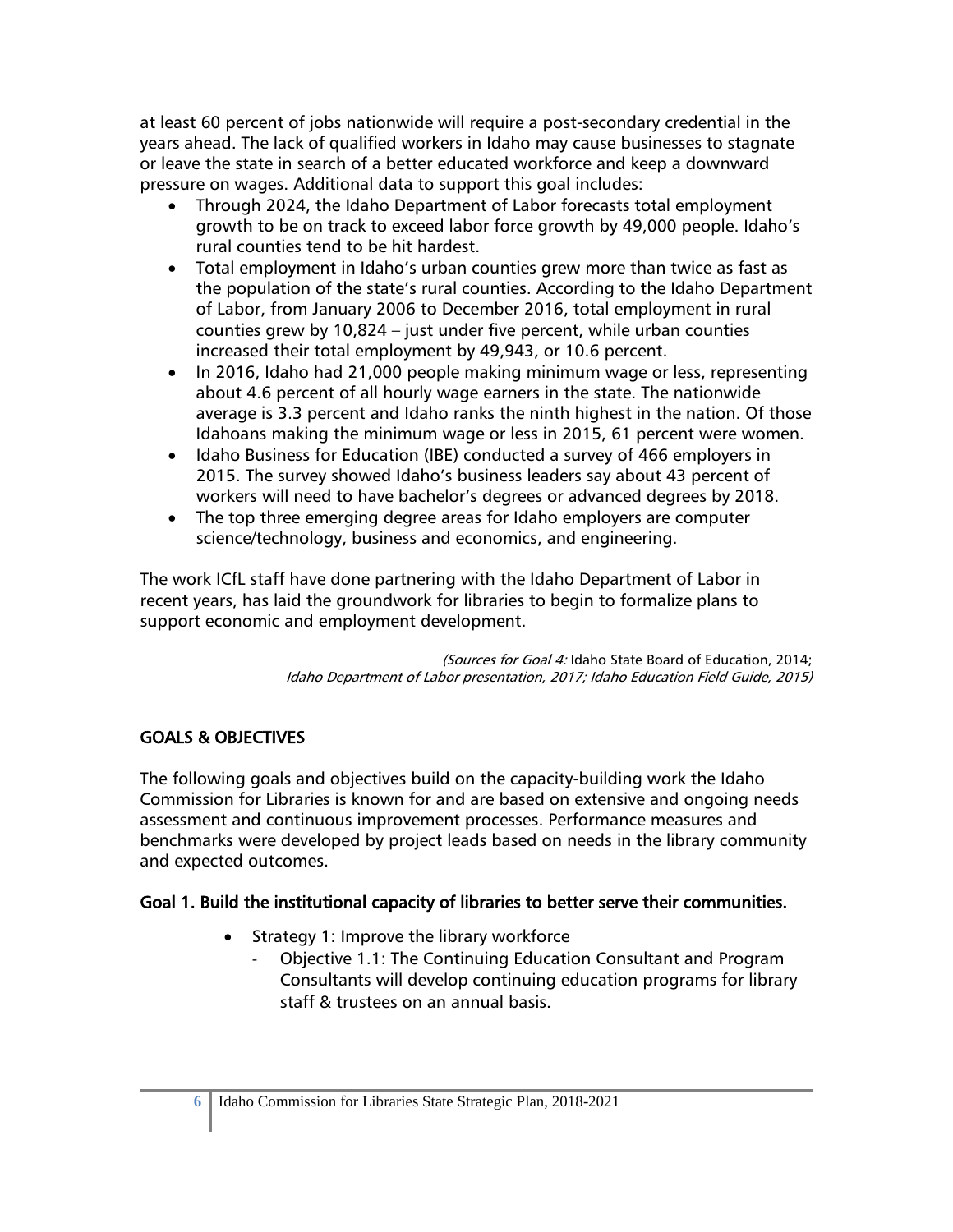- Objective 1.2: The field consultants will provide ongoing consulting services for public library staff.
- Objective 1.3: ICfL staff will facilitate leadership development opportunities for library staff and trustees via leadership groups and other hands-on leadership-building techniques.
- Strategy 2: Improve the libraries' physical and technological infrastructure
	- Objective 2.1: The Broadband Consultant will provide broadband consulting and E-rate and Idaho Education Opportunity Resources Act (EOR) support on an ongoing basis.
- Strategy 3: Improve library operations
	- Objective 3.1: The Technology & Access Services Consultant will launch ShareIdaho, Idaho's revamped resource sharing program, by August 15, 2017 and provide regular progress reports to management.
	- Objective 3.2: The Data Coordinator/Field Consultant will collect and share Idaho library statistics annually.
	- Objective 3.3: The Library Consultant for the Underserved will provide support for the Volunteer Match program, facilitate volunteer capacity-building training, and access results in FY2018.
	- Objective 3.4: The Library Consultant for the Underserved and Support Staff Supervisor will support adult turnkey programs (i.e. Let's Talk About It, Financial Literacy programs) annually.
	- Objective 3.5: The Librarian position will support [STACKS], Idaho's state publication repository program, annually.

Performance Measures for Goal 1:

- 80 percent of library staff and trustees participating in continuing education programs will indicate they have made changes in their library procedures or services as a result of training activities. Benchmark: 87.7% reported changes were made in FY2016. Additional output measures: Events sponsored each fiscal year (33 in FY2016). Number of participants (948 in FY2016).
- The number of libraries with improved access to broadband will increase annually.

Benchmark: Percentage of libraries with broadband speeds greater than 10 Mbps (38.8% in FY2015, 49.5% in FY2016). Percentage of E-rate libraries with broadband speeds of 100 Mbps or greater (24 of 69 libraries participating or 35% as of June, 2017).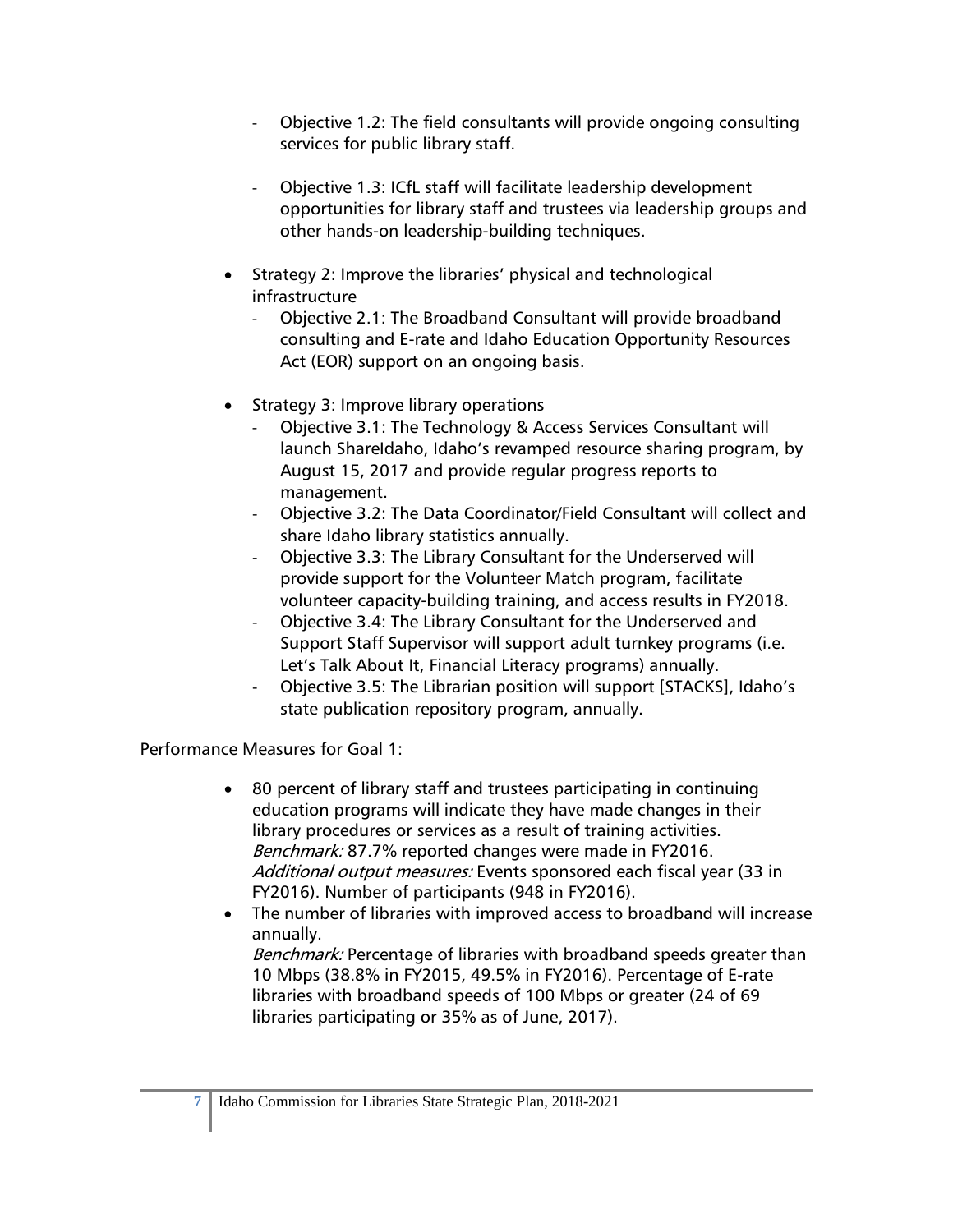- The number of interlibrary loans requested through LiLI Unlimited (renamed ShareIdaho in FY2018) will increase by two percent annually. Benchmark: 93,200 in FY2016.
- Idaho libraries will see increased use by Idahoans. Benchmark: 8,657,494 visits to public libraries were reported in FY2015.

#### Goal 2. Support the role of libraries in preparing Idahoans to be college and career ready.

- Strategy 1: Improve users' formal education
	- Objective 1.1: The School Library Consultant will provide consulting and training opportunities to school library staff annually.
	- Objective 1.2: The School Library Consultant will facilitate access to library mini-grants to improve student learning annually.
- Strategy 2: Improve users' general knowledge and skills
	- Objective 2.1: The Read to Me team will support Read to Me early literacy turnkey programs annually.
	- Objective 2.2: The Read to Me team and School Library Consultant will minimize the summer slide by supporting library summer reading programs in public and school libraries annually.
	- Objective 2.3: The Make It team will support Make It at the Library and other out-of-school programs and training annually and leverage outside support when possible.
	- Objective 2.4: An internal team (CE & School Library Consultant and others) will develop and deliver library programs that support 21<sup>st</sup> Century learning skills (i.e. digital, financial, information literacy, etc.) annually.
	- Objective 2.5: The Youth Services Consultants will develop and support turnkey programs aimed at beginning readers through young adults annually.
- Strategy 3: Improve users' ability to discover information resources
	- Objective 3.1: An internal team will develop promotional efforts to publicize LiLI Databases and other information resources annually.
	- Objective 3.2: An internal team will develop partnerships with other agencies and organizations to coordinate and leverage college and career ready programs and services and reach more Idahoans.
- Strategy 4: Improve users' ability to obtain and/or use information resources
	- Objective 4.1: The Technology & Access Services Consultant will provide support and training for the LiLI Databases statewide on an ongoing basis.
	- Activity 4.2: The Youth Services Consultants and School Library Consultant will support access to online books through statewide contracts and promote access to Open eBooks annually.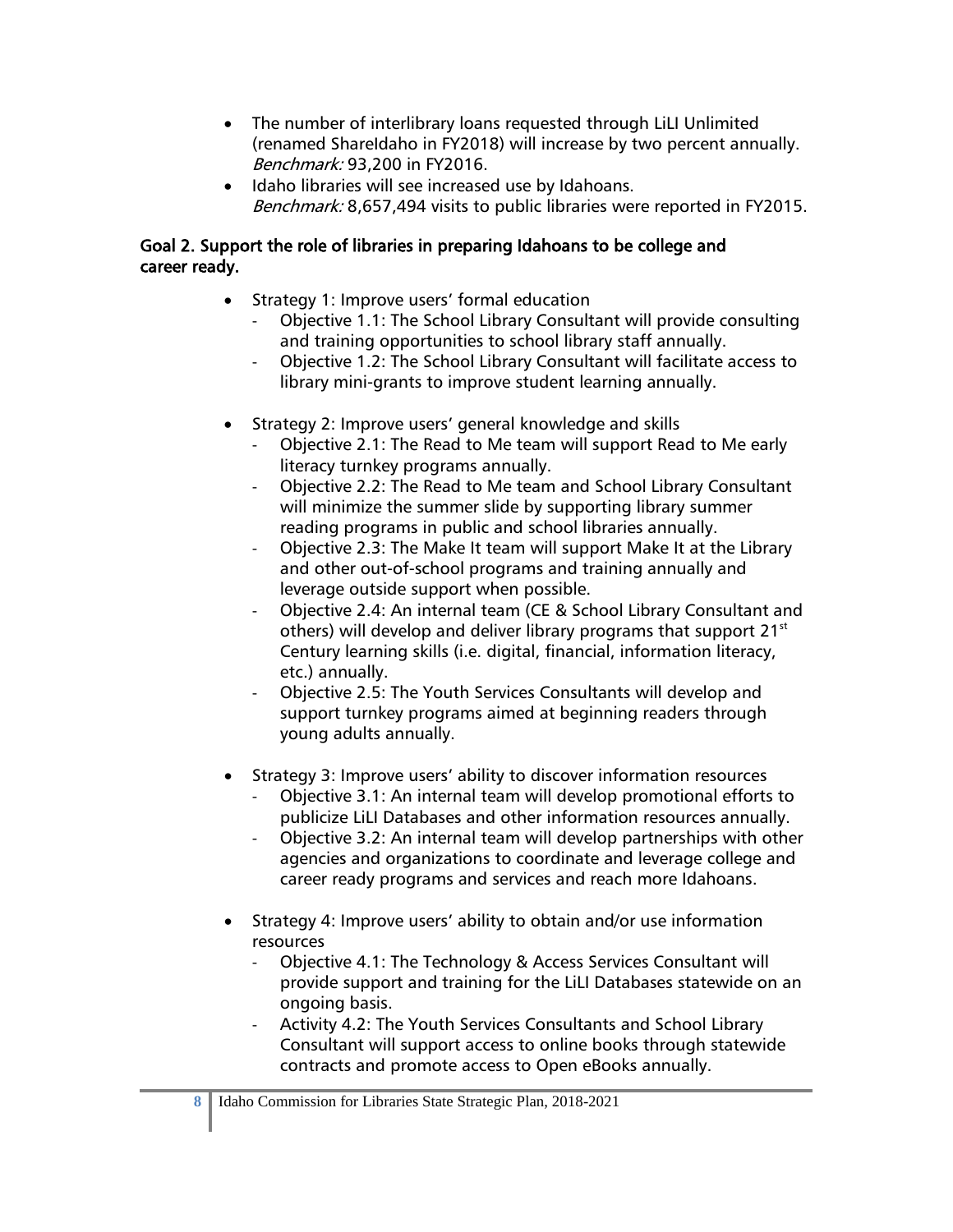Performance Measures / Benchmarks for Goal 2 include:

- Library summer reading participation will increase by 3 percent annually.
	- Benchmark: 83,952 youth participated in summer learning programs in FY2016.
- Use of the LiLI Databases will increase annually. Benchmark: The LiLI Databases were accessed 3,423,505 times in FY2016.

Goal 3: Ensure equitable access to information and library services for Idahoans with disabilities, those in rural communities, English-language learners, people living in poverty, and other underserved communities.

- Strategy 1: Improve users' general knowledge and skills
	- Objective 1.1: The Talking Book Services staff will improve access to Talking Book Services for those who aren't able to read standard print.
	- Objective 1.2: The Read to Me team will support outreach services (particularly Read to Me & Summer Reading) for those who face barriers getting to libraries.
	- Activity 1.3: Program staff will develop partnerships with other agencies and organizations to coordinate and leverage programs and services and reach more underserved Idahoans.

Performance Measures / Benchmarks for Goal 3 include:

• There will be an annual increase in the number of Idahoans registering for Talking Book Services.

Benchmark: In FY2016 678 new users were registered for Talking Book Services.

Outputs: Number of Talking Book Services Patrons (FY2016, 3,679). Talking Book Services Circulation (186,960 in FY2016).

• The number of youth participating in library outreach programs will be maintained or increase annually. Benchmark: In FY2016, 3,700 children participated in the My First Book outreach program. In 2016, 55,449 youth participated in Summer Reading Outreach.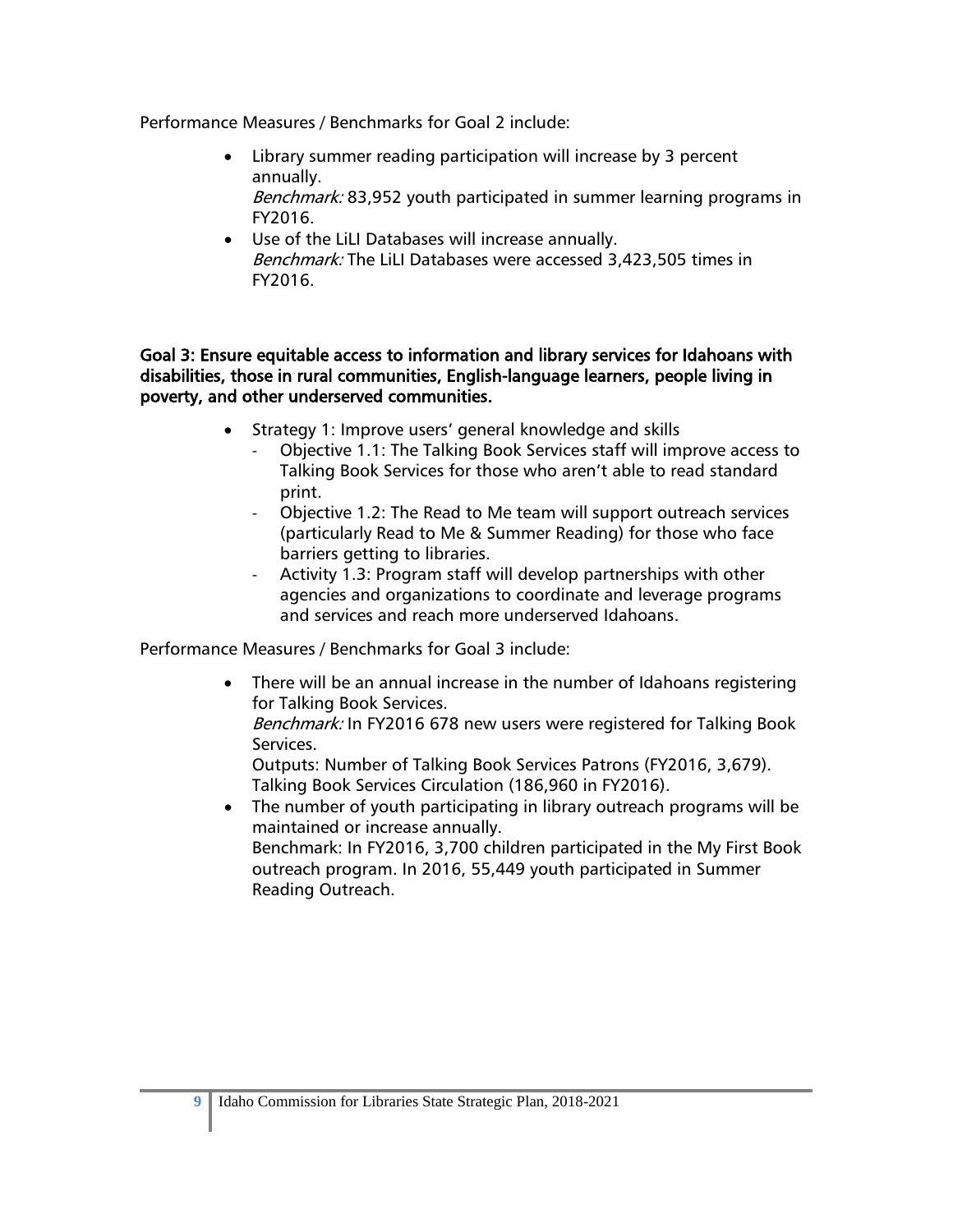#### Goal 4: Support the role of libraries in economic and employment development.

- Strategy 1: Improve users' ability to use resources and apply information for employment support
	- Objective 1.1: The Program Supervisor will initiate and cultivate partnerships with Department of Labor, Department of Corrections, Idaho Rural Partnership, University of Idaho Extension Service, and other organizations to develop plans for better employment support via libraries.
- Strategy 2: Improve users' ability to use and apply business resources
	- Objective 2.1: The Program Supervisor and CE Consultant will provide continuing education opportunities for library staff focused on economic and employment resources and programs.
	- Objective 2.2: The Program Supervisor will launch a library-focused outreach effort to connect the Idaho business community with local library resources by October 30, 2019.

Outcomes for Goal 4 include:

- 80 percent of library staff attending continuing education programs focused on this topic will report they are better prepared to facilitate access to economic and employment resources. Benchmark: No training has been done in this area in the past three years and no benchmark has been established.
- A minimum of 20 libraries will implement outreach plans to connect to the Idaho business community by 2021. Benchmarks have not been established for this objective area.

#### Goal 5: Model responsible and effective government practices.

- Strategy 1: Align resources and priorities to maximize the value of both public and private funding.
	- Objective 1.1: All staff will integrate agency values into all initiatives and activities both within and outside the agency: continuous improvement, learning organization, customer services, collaboration, relationships, and library ideals on an ongoing basis.
	- Objective 1.2: Management team will invest in professional development and leadership opportunities for agency staff on an ongoing basis.
	- Objective 1.3: All staff will foster innovation, flexibility, and resultsoriented planning for effective and efficient programs and services for the agency's clientele on an ongoing basis.
- Strategy 2: Increase the awareness of Idaho libraries as essential community resources in the 21<sup>st</sup> century.